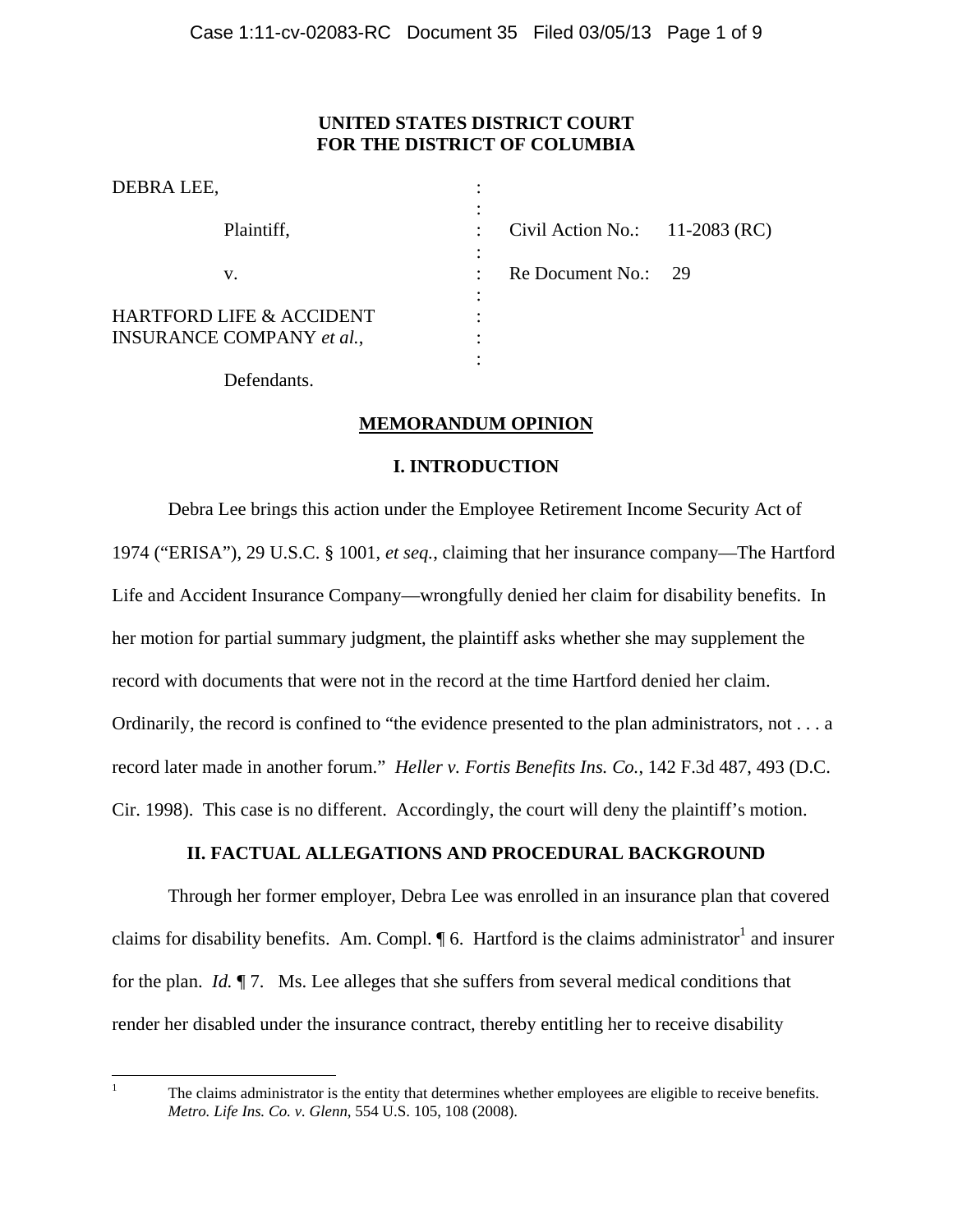### Case 1:11-cv-02083-RC Document 35 Filed 03/05/13 Page 2 of 9

benefits. *Id.* ¶¶ 10–11. She began receiving such benefits in 2007. *Id.* Two years later, based on a change in the contractual definition of "disabled," Hartford concluded that Ms. Lee no longer met the policy's definition of "disabled" and thus denied her claim for continued payments. *See id.* ¶¶ 9, 12; Pl.'s Mot., Ex. 1. In early 2010, Ms. Lee internally appealed Hartford's decision. Am. Compl. ¶ 12; Pl.'s Mot., Ex. 3. When reviewing her appeal, Hartford solicited the views of a medical professional, Dr. Ephraim Brennan. Def.'s Opp'n at 2. After reviewing the evidence, Hartford denied Ms. Lee's appeal. Pl.'s Mot., Ex. 3. Hartford did not give Ms. Lee the opportunity to review or rebut Dr. Brennan's report before deciding her appeal. Pl.'s Mot. at 3; Def.'s Opp'n at 3.

Ms. Lee brought suit under 29 U.S.C. § 1132(a), alleging that Hartford's internal appeals process was unfair and that Hartford suffers from a conflict of interest. Now before the court is the plaintiff's motion for partial summary judgment, in which she asks the court to supplement the record with additional documents (rather than for partial judgment in her favor). *See* Pl.'s Reply at 14, 15 (requesting an opportunity to respond to Dr. Brennan's report). Accordingly, the court construes the motion as a motion to supplement the record.

#### **III. ANALYSIS**

#### **A. Legal Framework**

"ERISA is a comprehensive statute designed to promote the interests of employees and their beneficiaries in employee benefit plans." *Shaw v. Delta Air Lines, Inc.*, 463 U.S. 85, 90 (1983); *see also* 29 U.S.C. § 1001(b) (noting that ERISA was enacted "to protect . . . employee benefit plans and their beneficiaries"). Among those plans regulated by ERISA are employersponsored welfare plans that provide "benefits in the event of . . . disability," 29 U.S.C. § 1002(1), such as the plan that Hartford administered for Ms. Lee's benefit.

2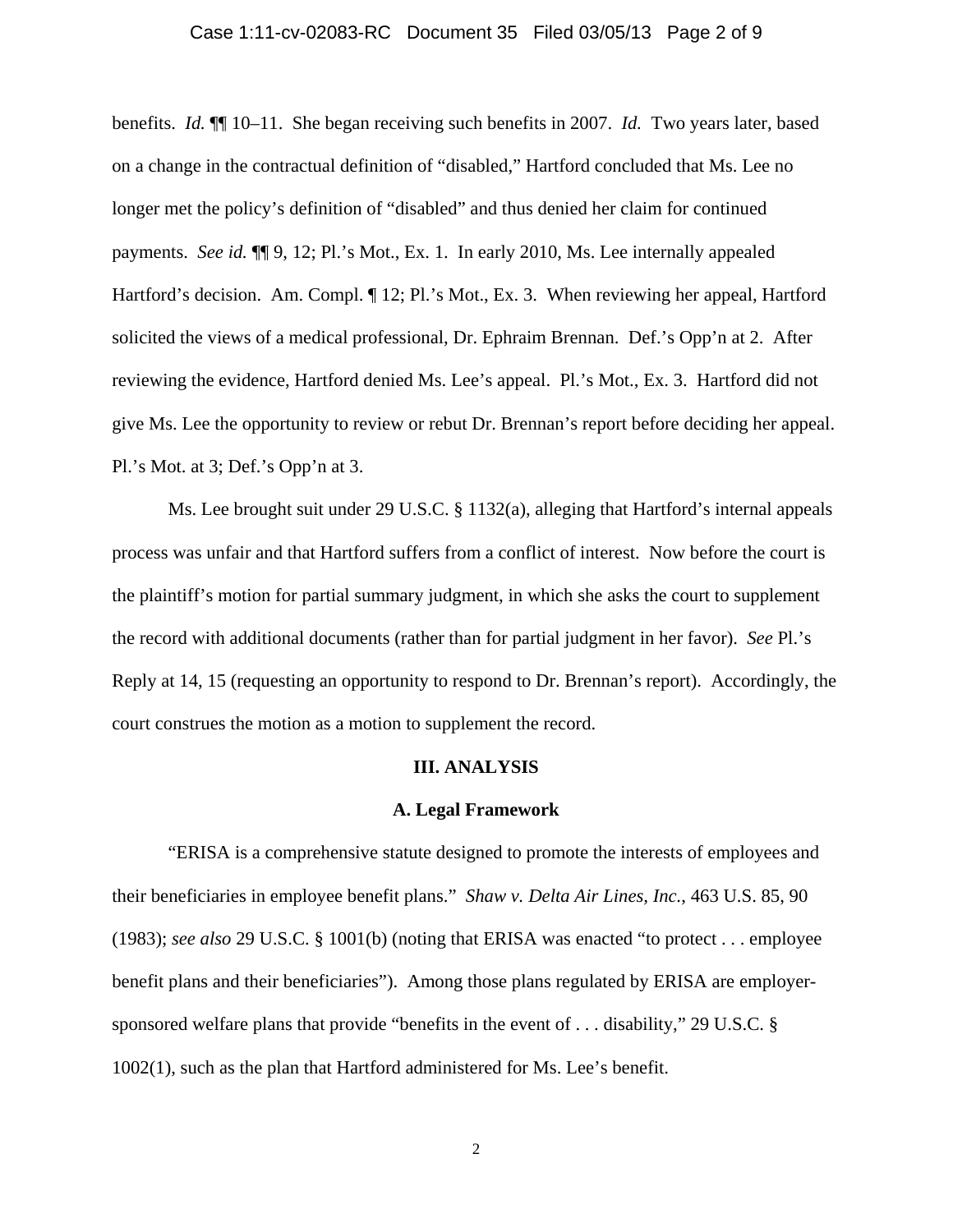### Case 1:11-cv-02083-RC Document 35 Filed 03/05/13 Page 3 of 9

ERISA requires that a plan administrator follow certain procedures if it denies a claim for benefits. *Wade v. Hewlett-Packard Dev. Co. LP Short Term Disability Plan*, 493 F.3d 533, 539 (5th Cir. 2007). "These procedures are set forth in 29 U.S.C. § 1133 and the regulations promulgated by the Department of Labor thereunder." *Id.*

After the administrator denies the individual's claim, the administrator must provide the claimant with notice of the decision. 29 C.F.R. § 2560.503-01(g)(1) ("[T]he plan administrator shall provide a claimant with written or electronic notification of any adverse benefit determination."). Thereafter, the claimant must be provided with a "full and fair opportunity" to appeal the decision internally. *See* 29 U.S.C. § 1133(2) (requiring that employee benefit plans must "afford a reasonable opportunity to any participant whose claim for benefits has been denied for a full and fair review by the appropriate named fiduciary of the decision denying the claim."); 29 C.F.R. § 2560.503-1(h)(1)("Every employee benefit plan shall establish and maintain a procedure by which a claimant shall have a reasonable opportunity to appeal an adverse benefit determination to an appropriate named fiduciary of the plan, and under which there will be a full and fair review of the claim and the adverse benefit determination.").<sup>2</sup>

If the administrator ultimately denies the appeal, the regulation requires a second round of disclosures. Thus, the administrator must disclose the specific reason for the decision, the specific plan provisions upon which the decision is based, an indication that the claimant is entitled to receive all records that are relevant to the claim, and a notification that the claimant

 $\frac{1}{2}$ 

Although the Supreme Court has not definitively concluded as much, most circuits agree that this administrative remedy must be exhausted before a plaintiff may file suit in federal court. *Commuc'ns Workers of Am. v. Am. Telephone & Telegraph Co.*, 40 F.3d 426, 431 (D.C. Cir. 1994); *see also LaRue v. DeWolff, Boberg & Associates, Inc.*, 128 S. Ct. 1020, 1027 (2008) (Roberts, C.J., concurring) (noting that most circuits have found the exhaustion of administrative remedies requirement, but leaving the issue unsettled).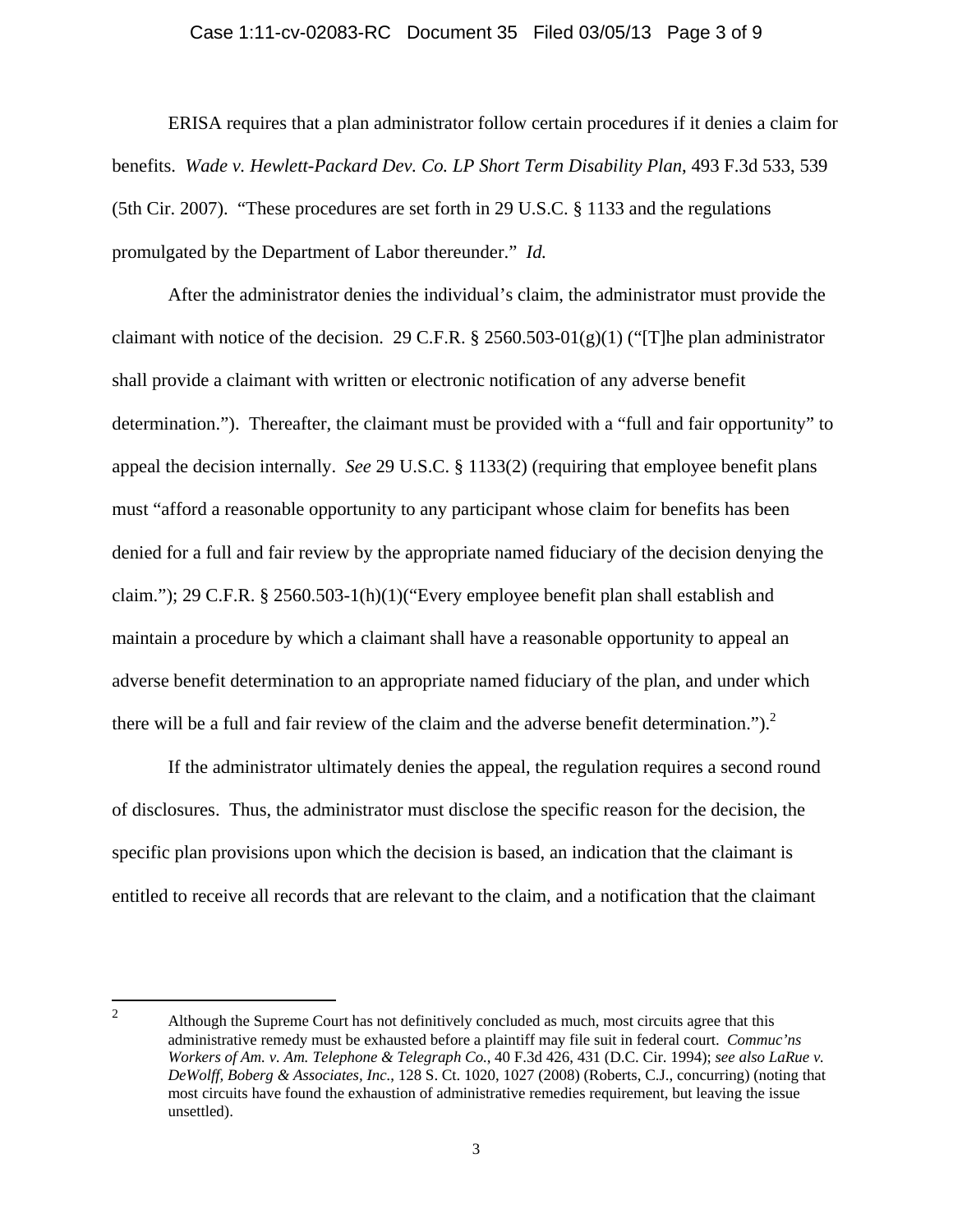### Case 1:11-cv-02083-RC Document 35 Filed 03/05/13 Page 4 of 9

has a right to file another internal appeal (if the policy so provides) or to bring a civil action under 29 U.S.C. § 1132(a). *Id.* § 2560.503-1(j)(1)–(4).

In sum, the relevant regulation mandates the disclosure of relevant documents at two discrete points: (1) "relevant documents generated or relied upon during the initial claims determination must be disclosed prior to or at the outset of an administrative appeal," *Metzger v. UNUM Life Ins. Co. of Am.*, 476 F.3d 1161, 1167 (10th Cir. 2007) (citing 29 C.F.R. § 2560.503-  $1(h)(2)(iii)$ , and (2) "relevant documents generated during the administrative appeal—along with the claimant's file from the initial determination—must be disclosed after a final decision on appeal," *id.* (citing 29 C.F.R. § 2560.503-1(i)(5)).

## **B. Section 2560.503-1(h)—Which Requires Administrators to Provide Claimants with a "Full and Fair Review of the Claim"—Did not Require Hartford to Provide the Plaintiff with a Copy of Dr. Brennan's Report Before It Decided Her Internal Appeal**

The plaintiff's motion presents a narrow legal question. The parties agree that Hartford was required to provide Ms. Lee with a copy of Dr. Brennan's report, which was generated during her appeal of Hartford's initial denial of her claim to benefits. But they disagree on the timing: the plaintiff argues that she was entitled to receive a copy *before* her internal appeal was decided so that she could respond, otherwise the appeal cannot be considered "full and fair." Hartford argues that it was required to turn over the report *after* it denied Lee's appeal. The court agrees with Hartford.

Any discussion of the timing of the disclosure issue would be incomplete without first mentioning *Pettaway v. Teachers Insurance and Annuity Association of America*, 644 F.3d 427, 436 (D.C. Cir. 2011). Like Ms. Lee, the plaintiff in *Pettaway* argued that her claim to disability benefits was unfairly terminated. *Pettaway v. Teachers Insurance and Annuity Association of America*, 699 F. Supp. 2d 185, 207 (D.D.C. 2010). The plaintiff pursued an internal appeal with the company, but was unsuccessful. The policy administrator denied her appeal, in part due to a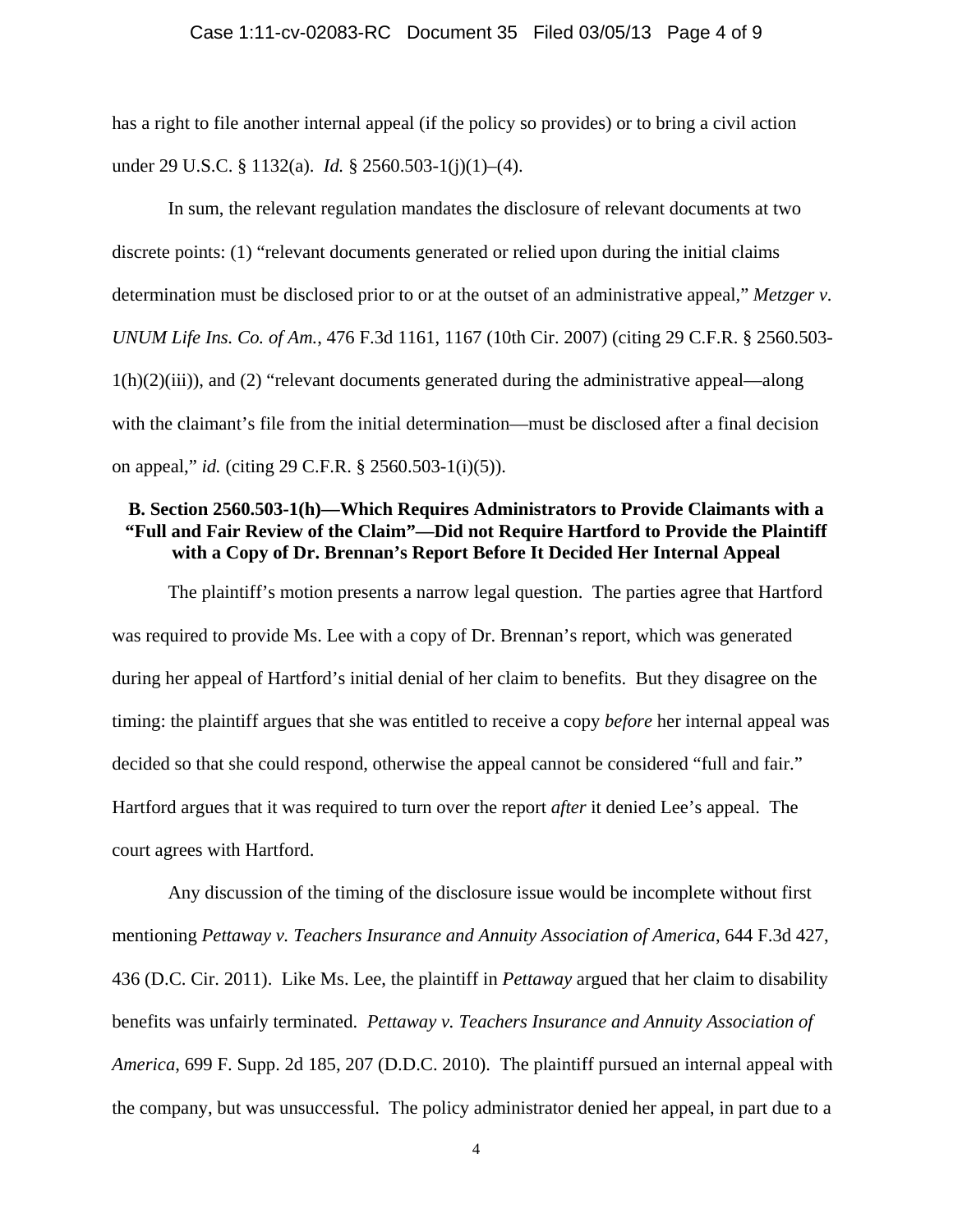### Case 1:11-cv-02083-RC Document 35 Filed 03/05/13 Page 5 of 9

doctor's report that was generated during the internal appeals process. *Id.* Like Ms. Lee, the plaintiff in *Pettaway* argued that she should have been provided with an opportunity to rebut the report's findings before the appeal was decided. The district court rejected this argument, concluding that she had no right to review the medical report before the administrator ruled on her appeal. *Id.* ("[B]ecause Dr. Lindquist's report was the last report completed before her claim was denied in March 2005, the plaintiff contends that she never had the opportunity to respond to that report with her own evidence and therefore should have been afforded another appeal. This argument has been rejected by a number of courts."). The Circuit affirmed the decision, although it provided an analysis that is slightly different than the arguments in this case.<sup>3</sup>

Although the D.C. Circuit's opinion in *Pettaway* is not directly on point to Ms. Lee's claim—that she was entitled to review and rebut Dr. Brennan's report before her appeal was decided—every other circuit to consider the issue has squarely rejected her argument. *See Shedrick v. Marriott Intern., Inc.*, 2012 WL 6199987, at \*7 (5th Cir. Dec. 12, 2012) ("Further, there does not appear to be relevant case law or regulations for the proposition that Aetna violated ERISA's full and fair review requirement by failing to consider evidence submitted after Shedrick's appeal was closed or by not allowing Shedrick to rebut the report by Dr. Wallquist."); *Midgett v. Wash. Group Int'l Long Term Disability Plan*, 561 F.3d 887, 896 (8th Cir. 2009) ("[T]he full and fair review to which a claimant is entitled . . . does not include reviewing and rebutting, prior to a determination on appeal, the opinions of peer reviewers solicited on that

 $\frac{1}{3}$ 

In *Pettaway*, the Circuit considered a slightly different argument: if the company's internal appeal was based on new evidence (i.e., the medical report of a third-party examiner), could this be construed as a "new" denial of the claim? 644 F.3d 427. If so, the company would have to provide the claimant with another opportunity to appeal. The Circuit rejected the argument, rightly noting that this would potentially create an infinite loop of appeals. *Id.* Although the facts are similar to Ms. Lee's case, her argument is cast in different terms.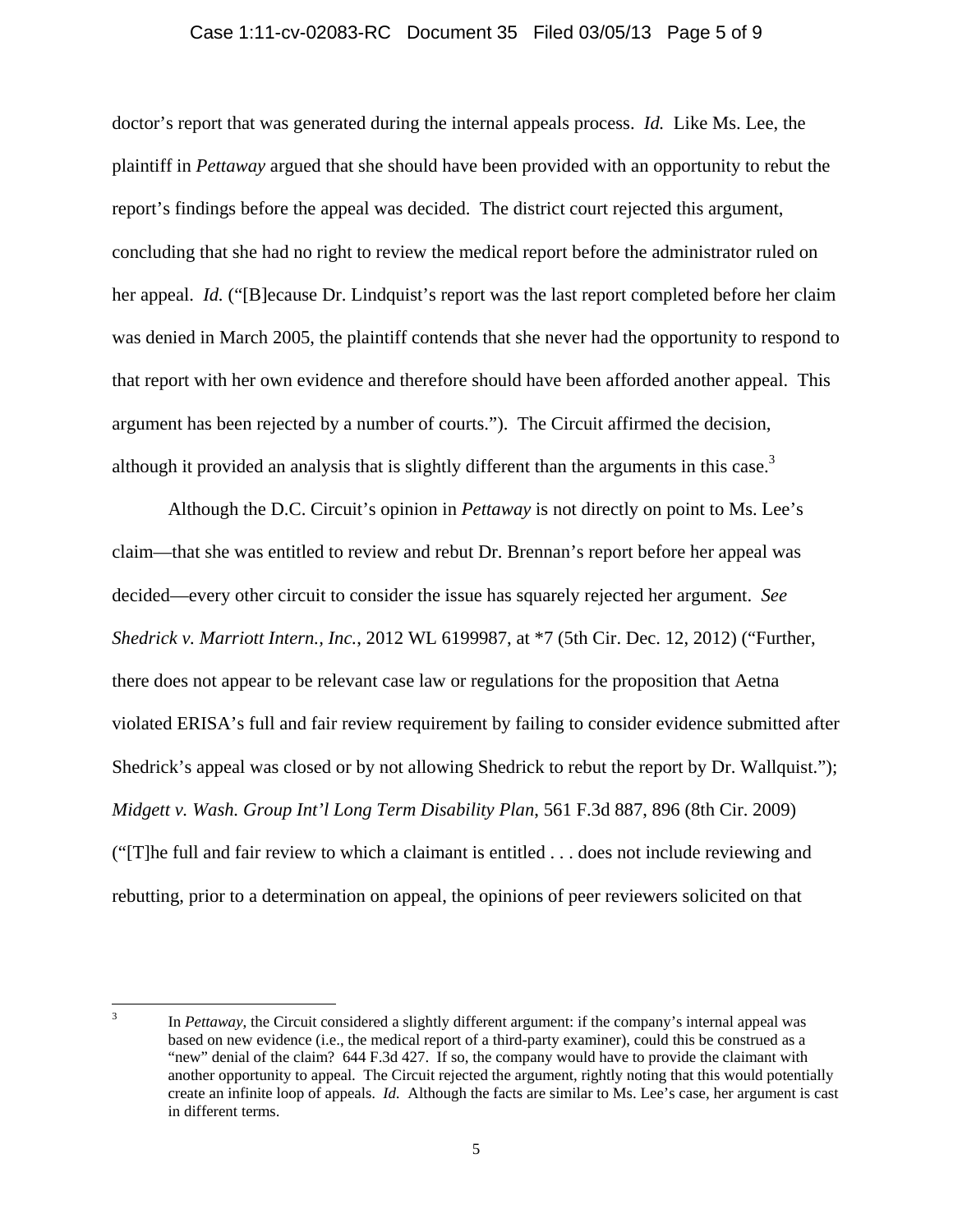### Case 1:11-cv-02083-RC Document 35 Filed 03/05/13 Page 6 of 9

same level of appeal.");<sup>4</sup> *Glazer v. Reliance Std. Life Ins. Co.*, 524 F.3d 1241, 1245 (11th Cir. 2008) ("Glazer argues that the failure of Reliance to provide her with a copy of the report produced by Hauptman during the pendency of the review of the initial denial of benefits deprived her of a 'full and fair review.' Reliance responds that it was not required to produce the documents it relied upon while it reviewed the initial denial of benefits; the production occurs after a final decision is reached. We agree with Reliance."); *Metzger*, 476 F.3d at 1166 ("In light of the sum procedural requirements of 29 C.F.R. § 2560.503-1 and the Department's explanation of those regulations, we hold that subsection (h)(2)(iii) does not require a plan administrator to provide a claimant with access to the medical opinion reports of appeal-level reviewers prior to a final decision on appeal.").

Notwithstanding this line of precedent, Ms. Lee argues that the "full and fair" internal appeal requirement should be interpreted to include an opportunity to rebut any documents created during the appeal. Yet nothing in the regulations compels this result. In fact, the opposite conclusion may be drawn from the relevant regulatory language: § 2560.503-1 (h)(3)(iii) provides that "in deciding an appeal of any adverse benefit determination that is based in whole or in part on a medical judgment . . . the appropriate named fiduciary shall consult with a health care professional who has appropriate training and experience in the field of medicine involved in the medical judgment." 29 C.F.R. § 2560.503-1(h)(3)(iii). But "[c]onspicuously absent" from this provision "is any requirement that the claimant be given the opportunity to review and rebut the health care professional's conclusion" before the administrator decides the appeal. *Midgett*, 561 F.3d at 895.

 $\frac{1}{4}$ 

In *Midgett*, the Eighth Circuit explicitly superseded *Abram v. Cargill, Inc.*, 395 F.3d 882 (8th Cir. 2005), which the plaintiff relies upon in large part. As explained *infra*, the plaintiff's reliance is misplaced because *Abram* interpreted an earlier version of the regulations.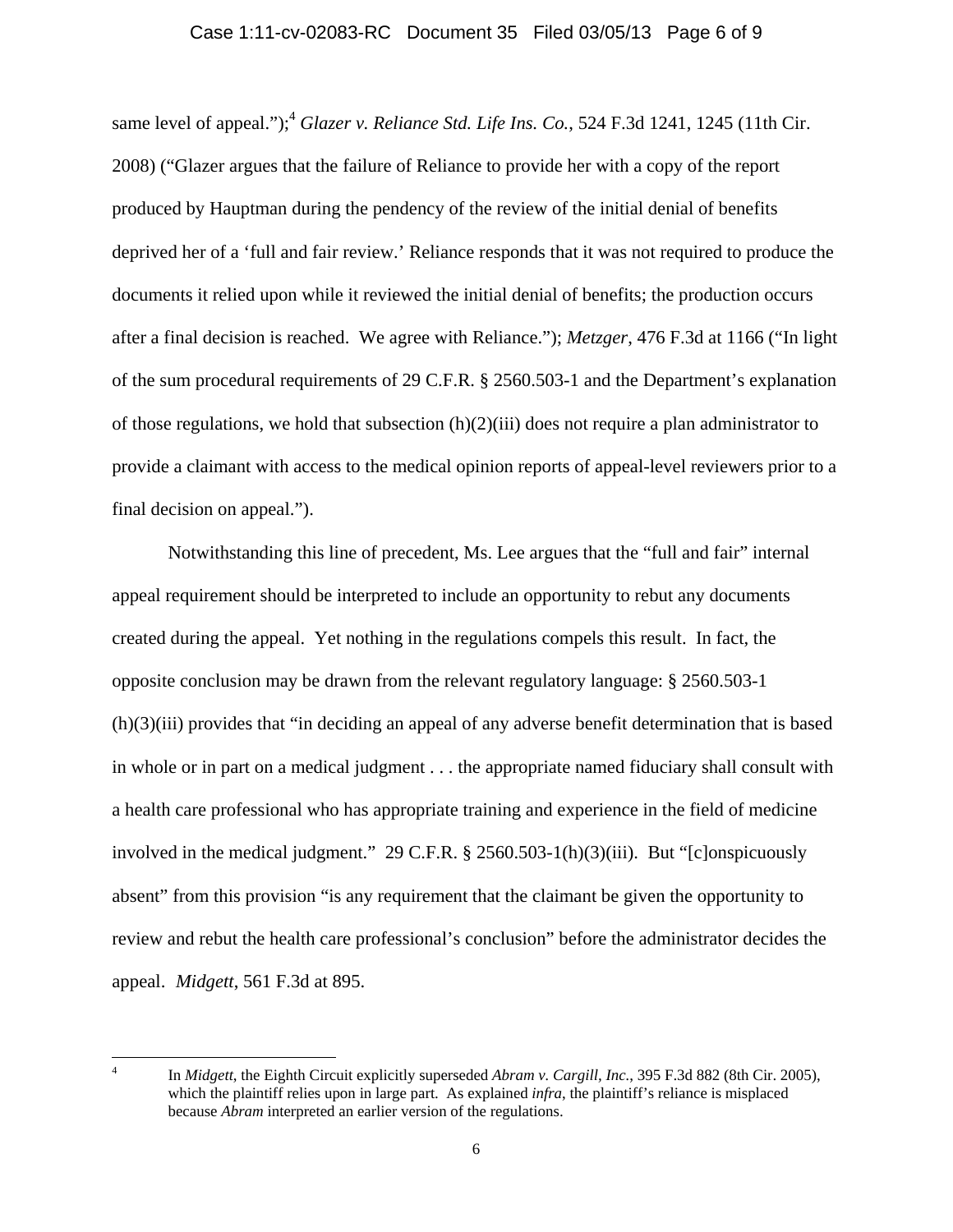### Case 1:11-cv-02083-RC Document 35 Filed 03/05/13 Page 7 of 9

The regulation also states that disclosure is required *after* an internal appeal is denied: *Id.*  $\S 2560.503-1(j)(3)$  (requiring an administrator to provide "a statement that the claimant is entitled to receive, upon request and free of charge, reasonable access to, and copies of, all documents, records, and other information relevant to the claimant's claim for benefits" if it denies a claimant's appeal). This provision would be redundant or superfluous if disclosure was already required beforehand. *Glazer*, 524 F.3d at 1245; *Tyson v. Pitney Bowes Long-Term Disability Plan*, 2009 WL 2488161, at \*4 (D.N.J. Aug. 11, 2009).

The plaintiff tries to evade this line of cases by citing to *Abram v. Cargill, Inc.*, 395 F.3d 882 (8th Cir. 2005), but that opinion is no longer good law. *See Midgett*, 561 F.3d at 895 (recognizing *Abram*'s abrogation). The plaintiff in *Abram* brought suit before the Department of Labor amended its regulations in 2000. *Landes v. Intel Corp.'s Long Term Disability Plan*, 2010 WL 3155869, at \*3 (N.D. Cal. Aug. 9, 2010) (noting that "the Eighth Circuit has itself recognized that the holding of *Abram* regarding the scope of a full and fair review is no longer applicable in light of amendments to the Department of Labor regulations that were not yet in effect when the claim in that case was decided"). Ms. Lee filed her suit after the new regulations took effect, and *Abrams* is therefore inapplicable.

The plaintiff also cites to precedent suggesting that it would be unfair for an administrator to sandbag the claimant by conjuring some entirely new reason on appeal to justify the denial of her claim. *See Clark v. Feder Semo & Bard, P.C.*, 2012 WL 3340745, at \*24 (D.D.C. Aug. 15, 2012); *Laub v. Aetna Life Ins. Co.*, 549 F. Supp. 2d 571 (S.D.N.Y. 2008). But that is not what happened here: Hartford claims that it merely used Dr. Brennan's medical report to reaffirm the accuracy of its initial denial of Ms. Lee's claim based on her failure to meet the new contractual definition of "disabled": *i.e.*, that she was not "continuously unable to engage in any occupation"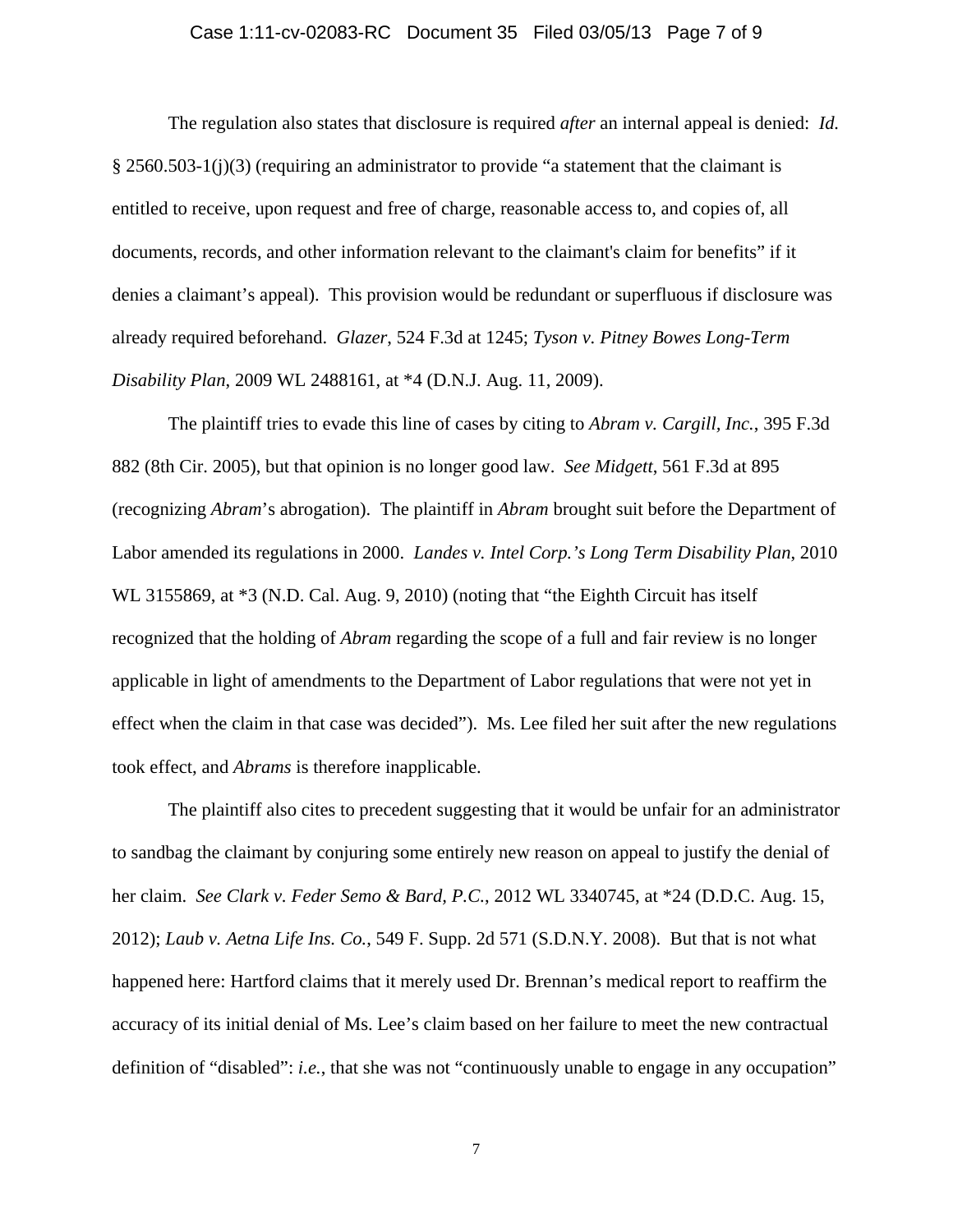### Case 1:11-cv-02083-RC Document 35 Filed 03/05/13 Page 8 of 9

for which she was qualified, and that she was able to perform some work. Am Compl. ¶¶ 9, 12. The plaintiff does not contest this sequence of events. If so, there is no reason to assume that Hartford violated ERISA's requirements. *See Pettaway*, 644 F.3d at 436 ("The results of the additional tests and reviews did not provide a new basis for terminating [the plaintiff's] benefits, but merely supplemented its initial reasoning.").

Resolving the plaintiff's motion thus becomes a simple matter. The plaintiff wishes to supplement the record with additional documents, ostensibly because she had the right to do so under the Department of Labor's "full and fair" review requirement. But her right to a "full and fair" review does not entitle her to supplement the record with new documents resulting in an essentially *de novo* review by this court based on a new record. Ordinarily, "[t]he Court's review of a benefits determination 'may only be based on the record available to the administrator or fiduciary at the time the decision was made.'" *Marcin v. Reliance Std. Life Ins. Co.*, 2012 WL 4466785, at \*7 (D.D.C. Sept. 28, 2012) (quoting *Crummett v. Metro. Life Ins. Co.*, 2007 WL 2071704, at \*3 (D.D.C. July 16, 2007)). This is because the "the district court sits more as an appellate tribunal than as a trial court. It does not take evidence, but, rather, evaluates the reasonableness of an administrative determination in light of the record compiled before the plan fiduciary." *Leahy v. Raytheon Co.*, 315 F.3d 11, 18 (1st Cir. 2002). The facts of this case do not compel a different course.

Here, the plaintiff has not shown that Hartford violated her right to a "full and fair" internal review. Because "[c]ourts review ERISA-plan benefit decisions on the evidence presented to the plan administrators, not on a record later made in another forum," *Heller v. Fortis Benefits Ins. Co.*, 142 F.3d 487, 493 (D.C. Cir. 1998) (citing *Block v. Pitney Bowes Inc.*,

8